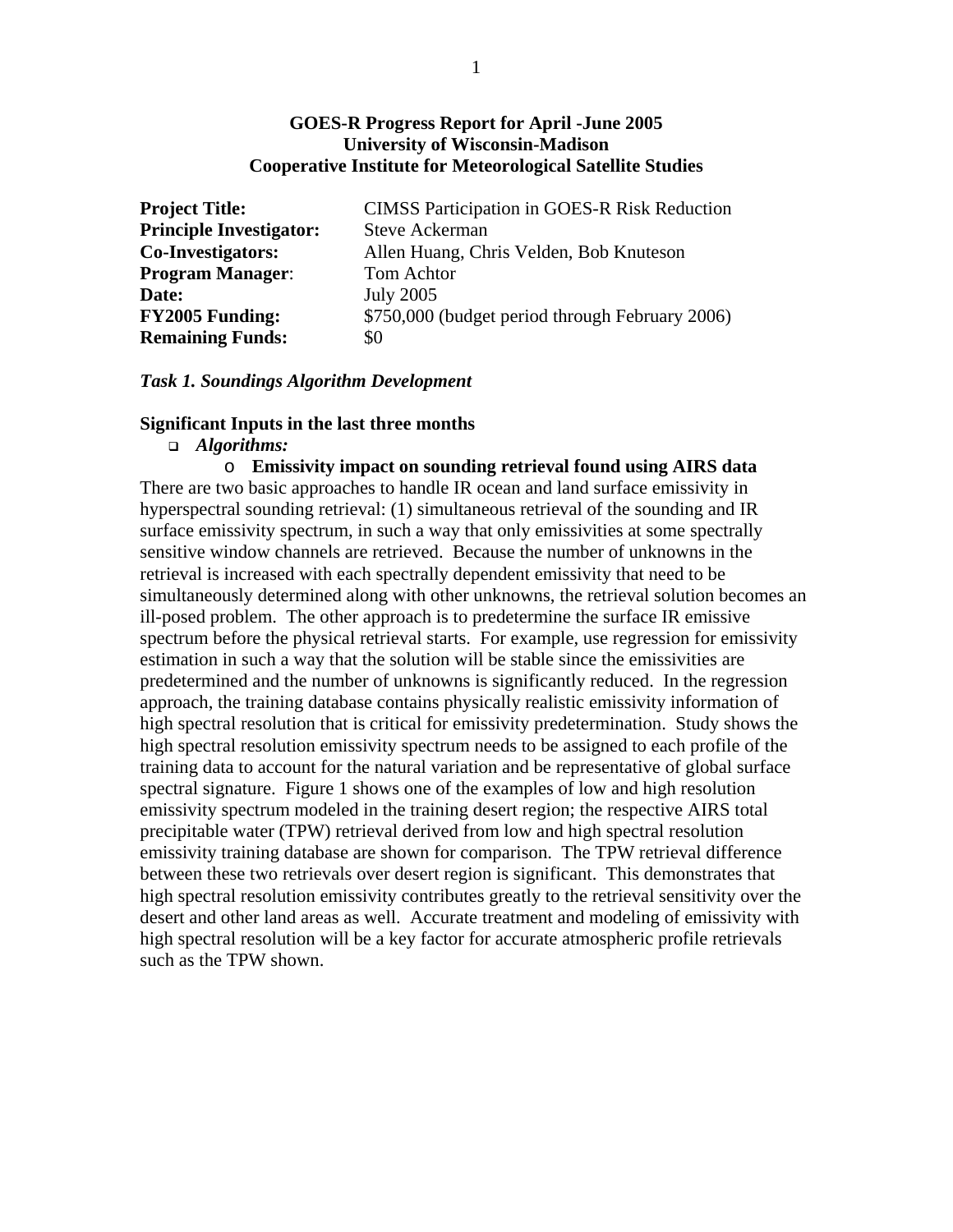

Figure 1: Example of low (upper left), and high (upper right) spectral resolution surface emissivity training database used to derive a regression retrieval of AIRS TPW. The respective TWP retrievals derived from the low (lower left) and high (lower right) spectral resolution emissivity database are shown.

#### o **Synergistic Cloud-clearing Algorithm Development**

The ABI/HES cloud-clearing study uses MODIS/AIRS data as proxy. The methodology of cloud-clearing a two-layer cloudy HES footprint is under investigation. The refinement of viewing angle effects on the cloud-clearing performance is also under analysis. Preliminary results show that without a viewing angle correction there might be up to 0.4 K error that can degrade the cloud-clearing quality. The angle effect needs to be corrected using a statistical approach before cloud-clearing or using pairs of the same view angle data to perform cloud-clearing. The impact of cloud-clearing in sounding retrieval is also underway. Figure 2 is an example of retrievals of clear, cloud-cleared and cloudy FOVs, respectively. The collocated ECMWF analysis profile is also displayed for reference.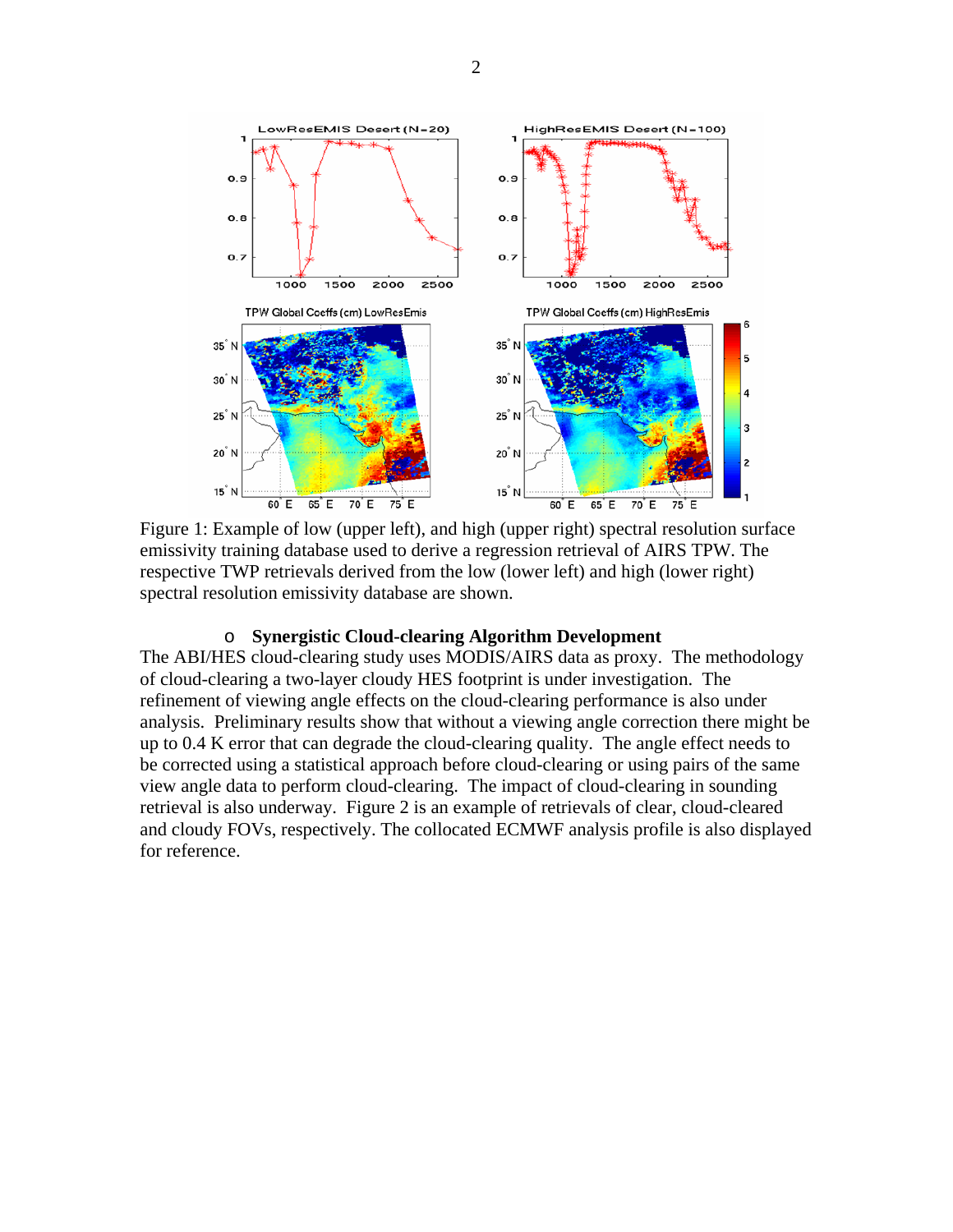

Figure 2: Example retrieval profile of temperature (left), and water vapor (right) of clear, cloud-cleared, and cloudy FOVs and the collocated ECMWF are shown to demonstrate the impact of cloud-cleared radiances on profile retrieval.

#### o **Cloudy Sounding Retrieval Algorithm Development**

In cooperation with Dan Zhou and Bill Smith Sr. a cloudy sounding retrieval paper entitled *"Thermodynamic and cloud parameter retrieval using infrared spectral data"* has been published. In this paper it was demonstrated that some success was achieved in the ability to retrieve information below scattered and partially transparent cirrus clouds (i.e., clouds with effective optical depths of less than one). The thermodynamic profile information might be obtained by a combination of cloud clearing and by direct retrieval from the clouded radiances using a realistic cloud radiative transfer model. Results achieved with airborne NAST-I observations show that accuracies close to those achieved in totally cloud-free conditions can be derived down to cloud top levels. The accuracy of the profile retrieved below cloud top level is dependent upon the optical depth and fractional coverage of the clouds.

### o **NWP Modeling for Geostationary hyperspectral resolution measurement simulation**

The use of the Weather Research and Forecasting (WRF) model to support GOES-R Risk Reduction algorithm development continues to evolve. For now, using our new computing resources, a SGI Altix with 192 GB RAM and 32-64 bit CPUs, and more than 30 Tb of storage, allows us to generate simulations with relatively fine horizontal resolution over a geographic domain comparable in size to what a geostationary satellite will observe from space. Most recently, we have successfully performed a WRF model simulation with 1600x1600 grid points and 50 vertical levels at 8-km horizontal resolution that covers the region from 50 S to 50 N and 130 W to 20 W (figure 3). In the future we should be able to perform even larger simulations with finer horizontal resolution. We can also run the model at any smaller domain with finer spatial resolution that reflects all modes of GOES-R scanning and viewing. Fine temporal resolution ranging from a few minutes to hourly can also be generated to support wind product demonstration. (Note that this modeling capability is a result of many years of model development under the efforts of DOD MURI project. At the end of MURI project we hope through the GOES-R Algorithm Working Group (AWG) we can continue to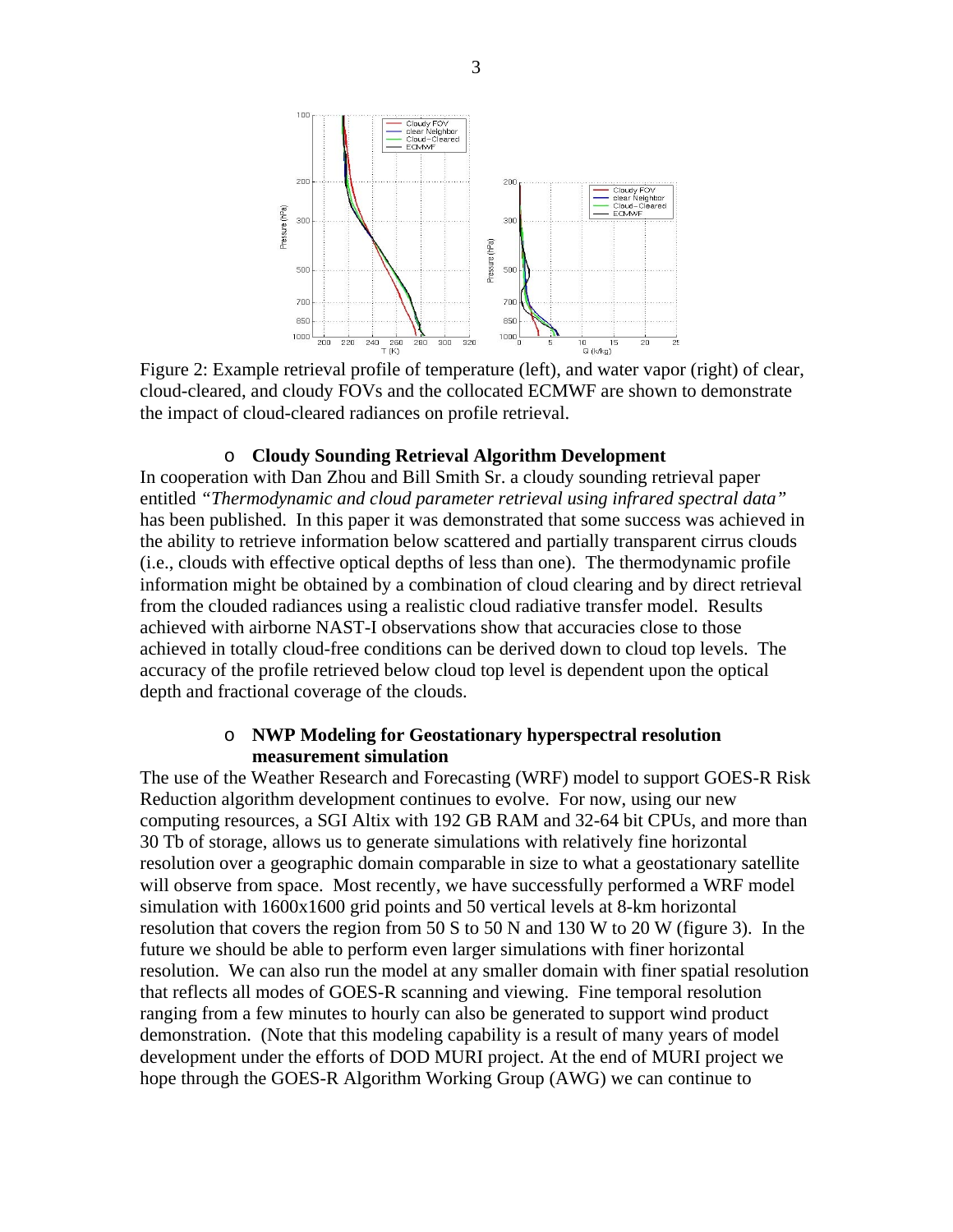advance our model simulation capability to support both GOES-R Risk Reduction and the AGW algorithm prototyping).



Fig. 3. Geographical region covered by the 1600x1600 grid point domain used for the WRF simulation and can be run at 8-km horizontal resolution.

o Cloudy Forward Model Development

We are continuing to leverage the MURI project in this endeavor. During this quarter the progress is summarized below:

 $\Box$  We have continued to refine the implementation of the two-layer cloud. An AMS 2006 presentation will feature the latest progress and model results. A fast and accurate hyperspectral infrared clear/cloudy radiative transfer model is developed to simulate the Top-Of-Atmosphere (TOA) radiances and brightness temperatures over a broad spectral band  $(\sim 3-100 \mu m)$ . The principal use of this work is to generate TOA brightness temperatures, radiances, and surface to space transmittance over large spatial domains for realistic surface states and atmospheric conditions to assist in retrieval algorithm development for nextgeneration hyperspectral IR sensors. A two-layer cloud model in the framework of the GIFTS fast model (LY2G) has been implemented and an ecosystem surface emissivity model (MODIS band resolution) has been included. An automatic selection of cloud layer type, top height, optical depth (OD), and effective diameter (De) from mesoscale model outputs and/or from the atmosphere profiles with a two-layer cloud formation model has been developed and incorporated into LY2G. Overall, this model (LY2G) runs in less than 1 second per GIFTS spectrum (3000+ channels) and yields more accurate results in comparison to a one layer cloud model in reference to a complete and sophisticated radiative model, i.e. LBLDIS. For the purpose of comparison and validation, a range of simulations were performed for generating LY2G and LBLRTM/DISORT simulated brightness temperatures for GIFTS channels and equivalent cloudy profiles. Results show that adopting two-layer cloud model at least doubles accuracy of simulations in comparison to one layer-cloud model, which will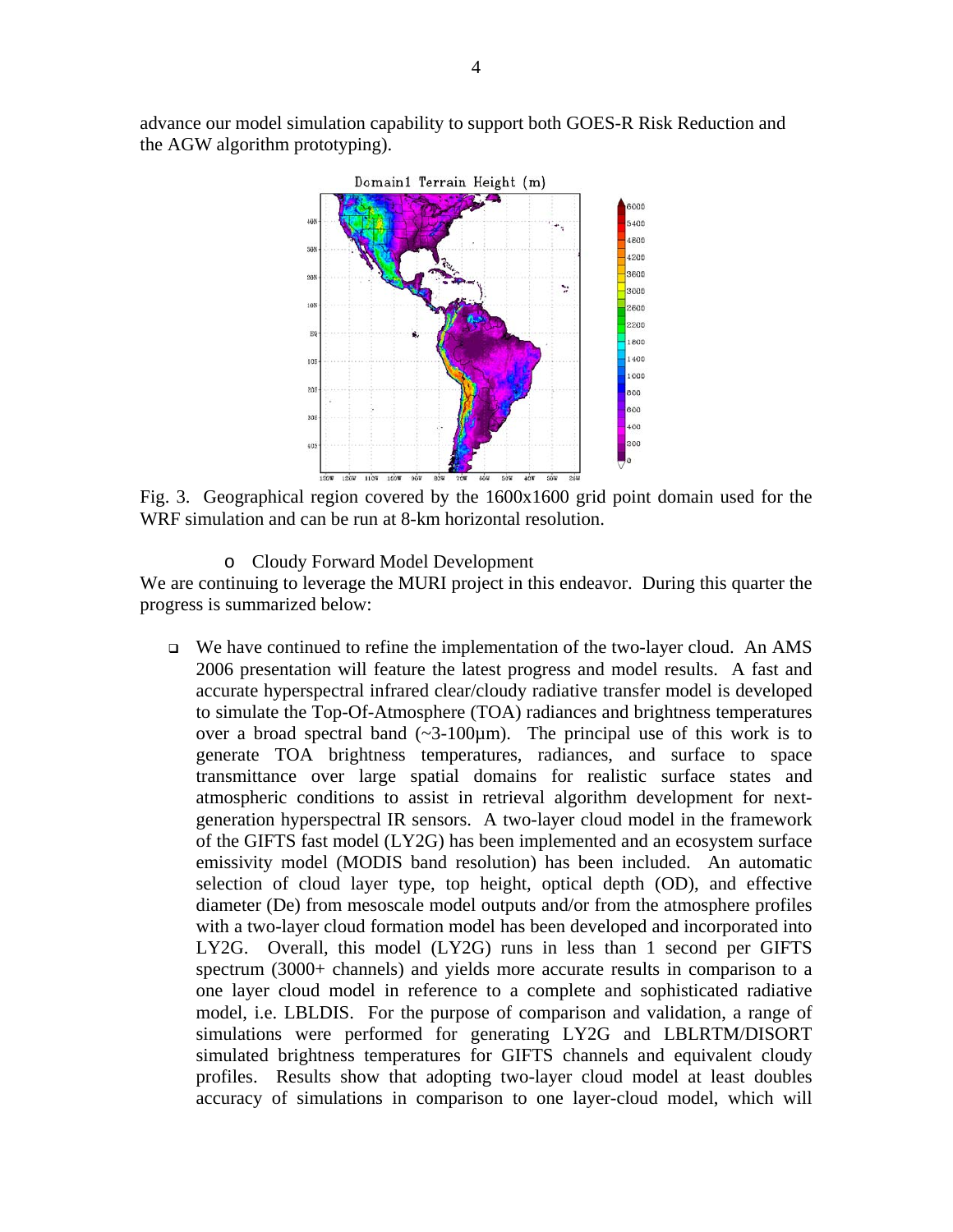eventually increase retrieval algorithm accuracy. A netCDF interface option was added to make easier the visualization of inputs/outputs with Unidata's Integrated Data Viewer (IDV).

 We have prepared a manuscript for publication, entitled: *"High-resolution infrared spectral signature of overlapping cirrus clouds and mineral dust"*. In this effort we have amalgamated the clouds and aerosol/dust modeling work into the forward modeling study. Figure 4 is an example simulation spectra affected by the cloud and its underlying dust.



Figure 4. Simulated spectral brightness temperatures at the top of atmosphere as a function of wavenumber for cirrus cloud contaminated by underlying mineral dust with different loading of  $\tau = 0.2, 0.5, 1.0, 3.0,$  and 5.0. The cirrus cloud is with a homogenous layer of 10–11 km an effective particle size  $D_e = 30 \mu m$ , and an optical thickness  $\tau = 0.5$ . The mineral dust is with a homogenous layer of 0–5 km and an effective particle size  $D_e = 4.0 \text{ }\mu\text{m}$ .

### *Recent Publications:*

Gang Hong, Yang Ping, H-L Huang, S. Ackerman, 2005: High-resolution infrared spectral signature of overlapping cirrus clouds and mineral dust. Submitted to G*eophysical Research Letters*.

#### **Plans for Next Three Months**

- □ Conduct routine algorithm working group meetings to coordinate work load and optimize resources.
- Improve quarter report coordination and document progress.
- Revised newly submitted publication papers.
- □ Refine new two-layer cloudy forward model performance and verify its performance.
- Continue work on deriving the cloud-clearing algorithm and design approaches to perform more than one-layer of cloud-clearing.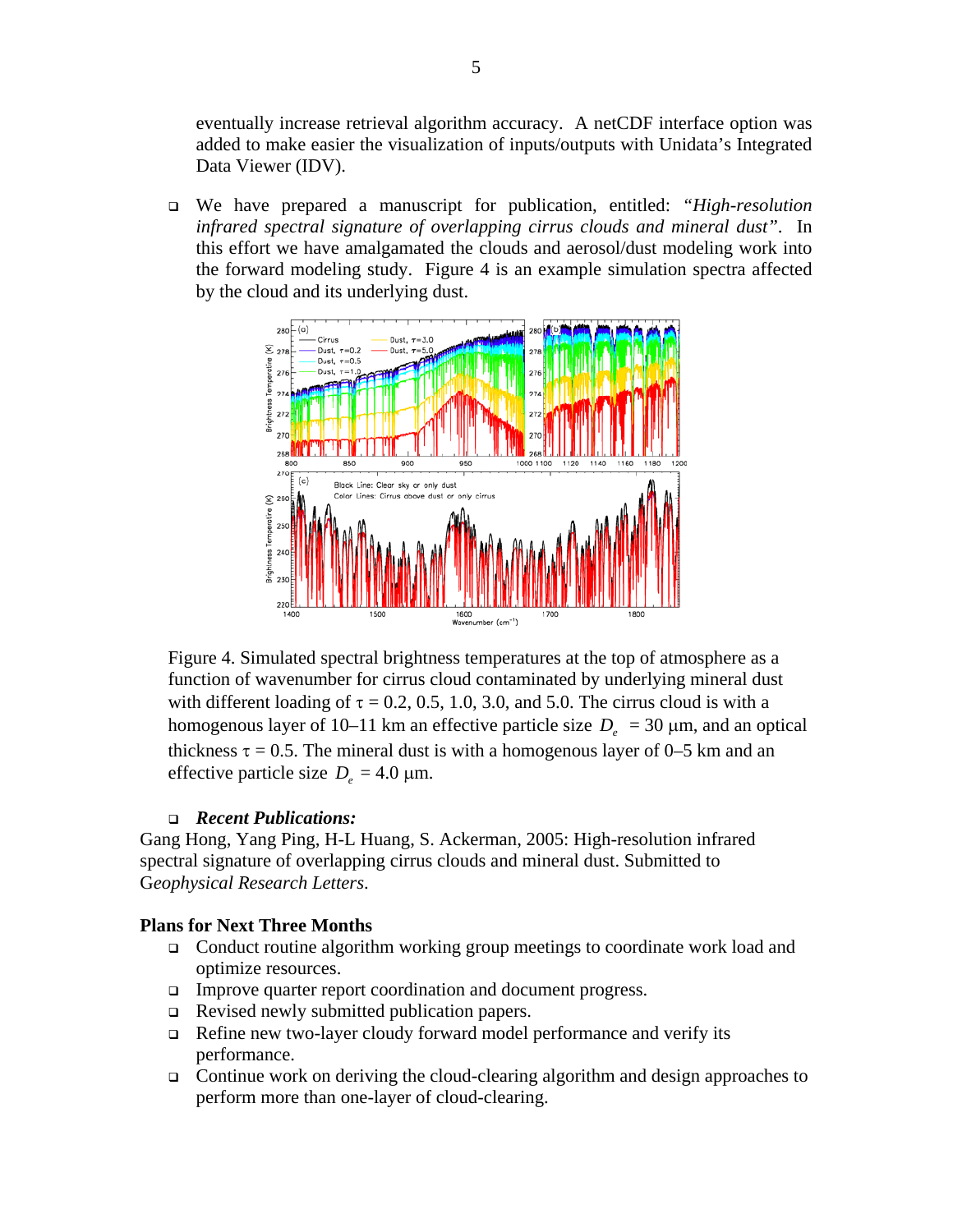- Investigate design potential approaches to consider the time continuity aspect of the geo sounding and imaging measurements
- □ Continue to refine ATBDs and use the latest ATBDs to guide algorithm development and implementation.
- Complete a version 1.0 dataset and algorithms for the ground system data processing team to test their system performance and run through the system for prototyping demonstration.

#### *Task 2. Preparation for Data Assimilation*

#### **Significant Inputs in the last three months**

Work completed by Professor Xiolie. Zou (Florida State University), our GOES-R Risk Reduction data assimilation subcontractor during this quarter is summarized below. We have completed a high-resolution simulation of the severe convective initiation that occurred on 12 June 2002 during the International  $H_2O$  Project (IHOP) intensive observing period to an extended 4-km forecast domain (Fig. 5), with 300 x 300 horizontal grid points and 54 vertical layers. A simple ice explicit moisture scheme (Dudhia scheme with no cumulus parameterization), MRF planetary boundary layer scheme and RRTM radiation scheme were used in the model integrations. Similar parameterization schemes have been used to simulate the same case by Otkin (2004) except using the OSU land surface model scheme.



Figure 5. Single model domain for simulating IHOP convective initiation case at 4 km horizontal resolution.

 Figure 6 shows the accumulated 6-hours NCEP observed and MM5 model predicted rainfall distribution ending at 0300 UTC 13 June (the first 6 hours rainfall after the convective initiation started at 2100 UTC12 June 2002) and 0900 UTC 13 June (the second 6 hours rainfall after the convective initiation). It can be seen from Figs. 6a and 6b that the model captures the rainfall line form north of Texas to Oklahoma, which is similar to the observed severe precipitation area, while the model produced more precipitation near the center of Oklahoma instead of around the borders of Oklahoma and Kansas (because the model predicted the rainfall one or two hours earlier than the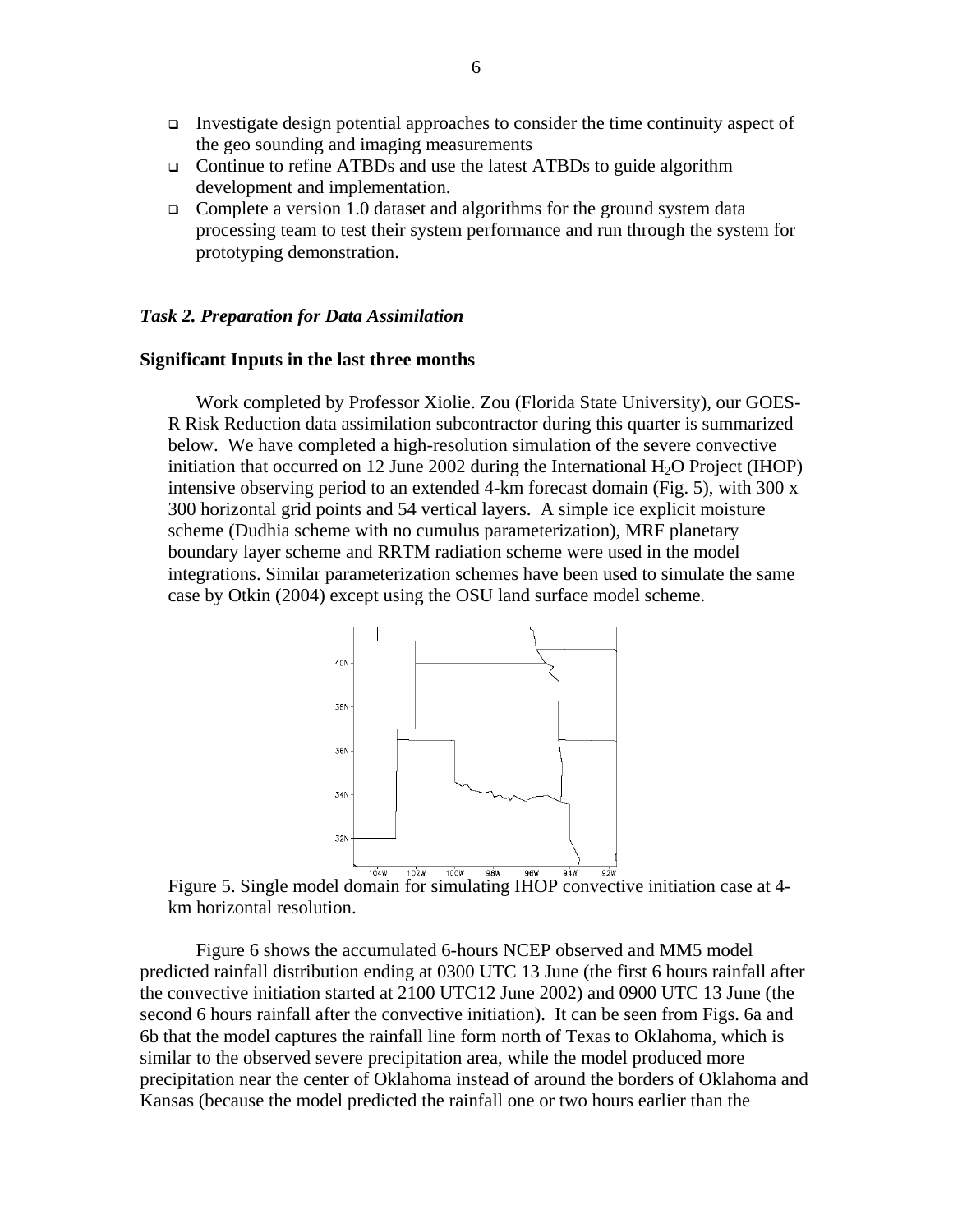observed precipitation). It is apparent from Fig. 6 that the movement of the model predicted precipitation from the north of Oklahoma to the southeast of Oklahoma is consistent with the movement of the observed precipitation bands.



Figure 6. (a) Observed 6-hours accumulative rainfall, (b) Model predicted 6-hours rainfall ending at 0300 UTC June 13. (c) Observed 6-hours accumulative rainfall, (d) Model predicted 6-hours rainfall ending at 0900 UTC June 13.

#### **Toward assessing the impact of clear-sky GIFTS measurements to convective QPFs**

 In order to assess the potential impact of clear-sky GIFTS measurements, the spatial and temporal characteristics of clear-sky atmospheric conditions around cloudy areas will be investigated. Results will be shown in the next report.

### **Simulation of GIFTS clear-sky radiance**

 The MM5 model forecasts are used as the "true" atmosphere to generate the simulated top of atmosphere radiance by the GIFTS clear-sky forward model. Figure 7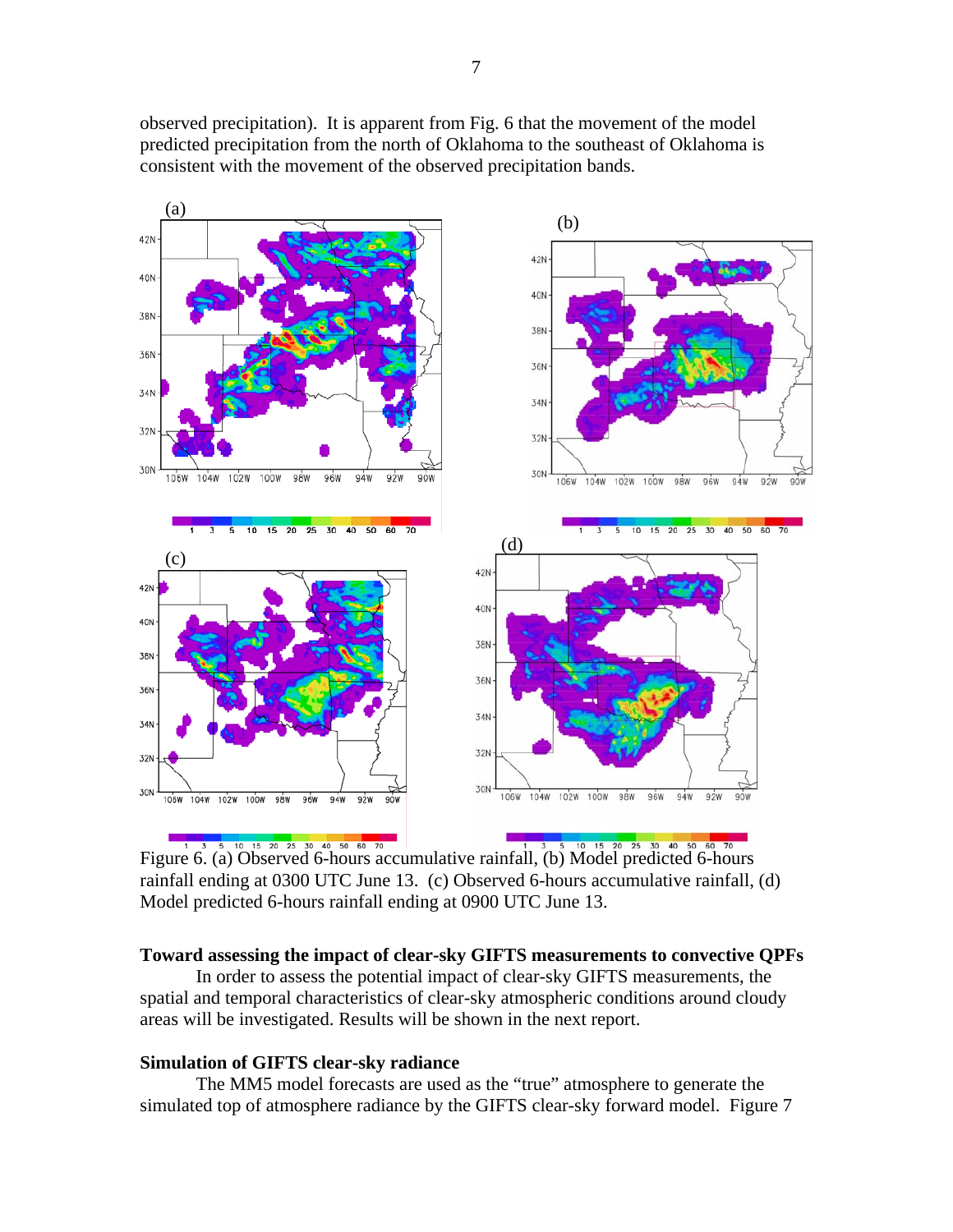shows the clear-sky brightness temperature at 2200 UTC 12 June for the four GIFTS channels: 713.6065 cm<sup>-1</sup> (CO<sub>2</sub> channel), 892.5818 cm<sup>-1</sup> (IR window channel), 1030.8287  $\text{cm}^{-1}$  (O<sub>3</sub> channel), and 1774.2645  $\text{cm}^{-1}$  (water vapor channel). Interesting, mesoscale features are noted in all channels. Among these four channels at different absorption regions, it seems that the water vapor and the IR window channel will provide useful information about the development and location of the storm.



<sup>262</sup> <sup>262</sup> 262.5 263 263.5 264 264.5 265 265 265 245 246 247 248 249 250 251 252 253 254 255 256 261 Eigure 7. Simulated brightness temperature images of channel (a) 713.6065 cm<sup>-1</sup>, (b) 892.5818 cm<sup>-1</sup>, (c) 1030.8287 cm<sup>-1</sup>, and (d) 1774.2645 cm<sup>-1</sup> for the clear sky points at 2200 UTC 12 June 2002.

#### **4. Adjoint sensitivity analysis**

 The temperature and water vapor mixing ratio profiles extracted from the MM5 model forecast are used as input to the GRTM. In order to access the relative sensitivity of radiance to temperature and water vapor mixing ratio at different vertical levels, the sensitivity experiments are performed by the use of GRTM and its adjoint model. The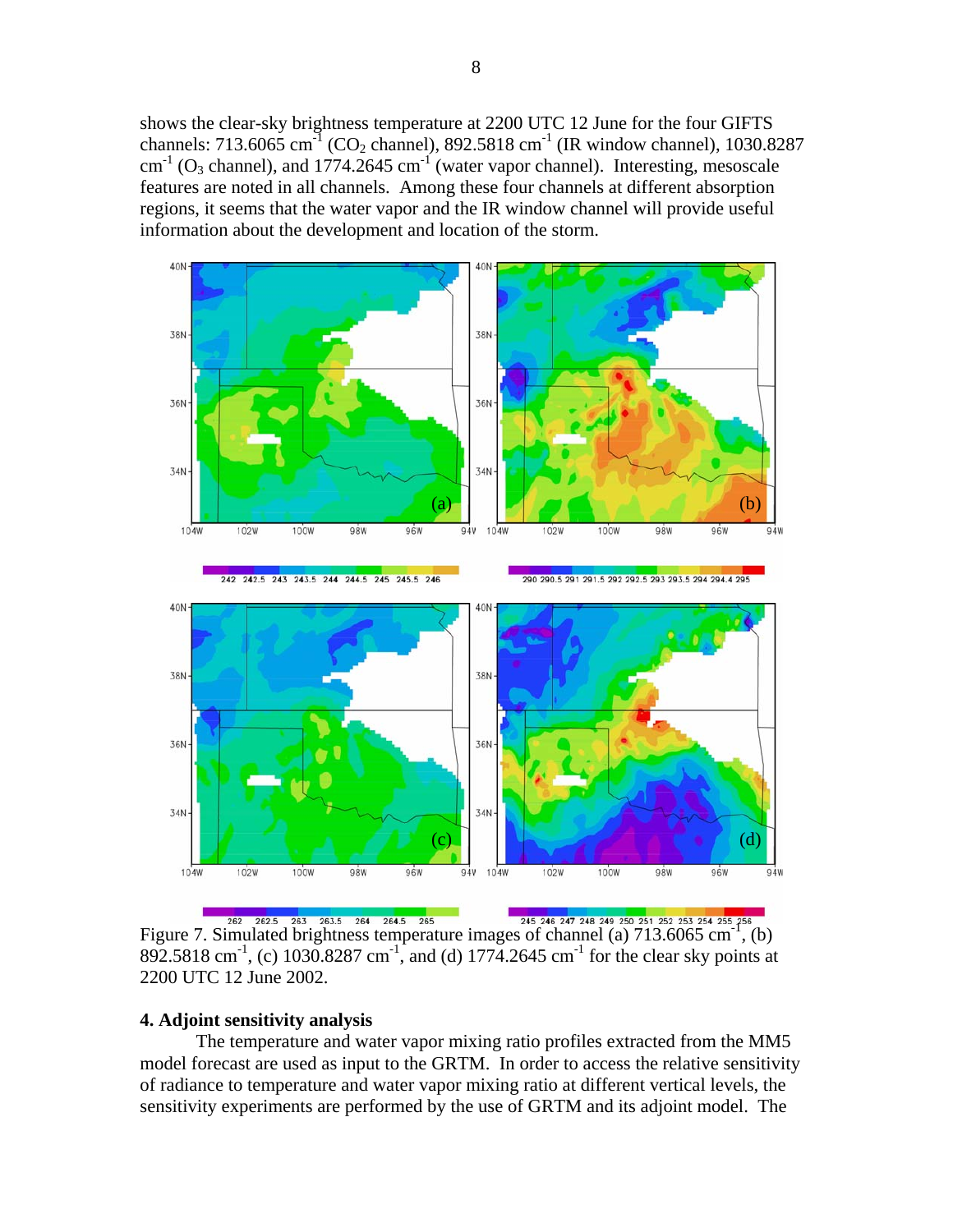magnitude of the relative sensitivity can rank the relative importance of the input variables (mixing ratio and temperature at different vertical levels) in the computation of radiance at the top of atmosphere for a selected channel (Amerault and Zou 2002). It is noted that positive sensitivities indicate that an increase in the variable will lead to an increase in radiance, while a negative sensitivity will result in a reduced radiance if the variable is increased. Examples showing the relative sensitivity of radiance at GIFTS channels to the temperature and water vapor mixing ratio profiles will be presented in the coming report.

 *Publications:*   $N/A$ 

## **Plans for Next Three Months**

- To analyze MM5 adjoint capabilities to study the sensitivity of hyperspectral measurements.
- Prof. Zou of FSU, under subcontract agreement, will continue to perform the following activities during the next few quarters:
	- Channel selection for improved convective QPF one way to optimize data assimilation approaches for HES;
	- Development of the tangent linear and adjoint operators of a cloudy radiative transfer model (RTM); and
	- Observing system simulation experiments (OSSEs) (e.g., data assimilation using simulated HES data), aiming at assessing full information content of HES for NWP data assimilation by taking advantage of time continuity of HES, and identifying risks and potential problems associated with assimilation of HES data.

# *Task 3: GOES R Winds*

# **Winds Work Summary**

Very little work was done on GOES-R winds in this reporting period. The winds group is waiting for the retrieval group to provide a new set of AIRS cloud-cleared or flagged retrievals so we can better depict clouds in the moisture fields when tracking features. This dataset was recently provided, and we will attempt to re-derive AIRS winds with these new retrieved moisture fields in the next quarter.

# **Significant Accomplishments in the last three months**

None this quarter

# **Plans for Next Three Months**

The new set of cloud-cleared AIRS retrieval moisture fields for the case study completed in the last reporting period will be used to re-derive the winds and assess the differences.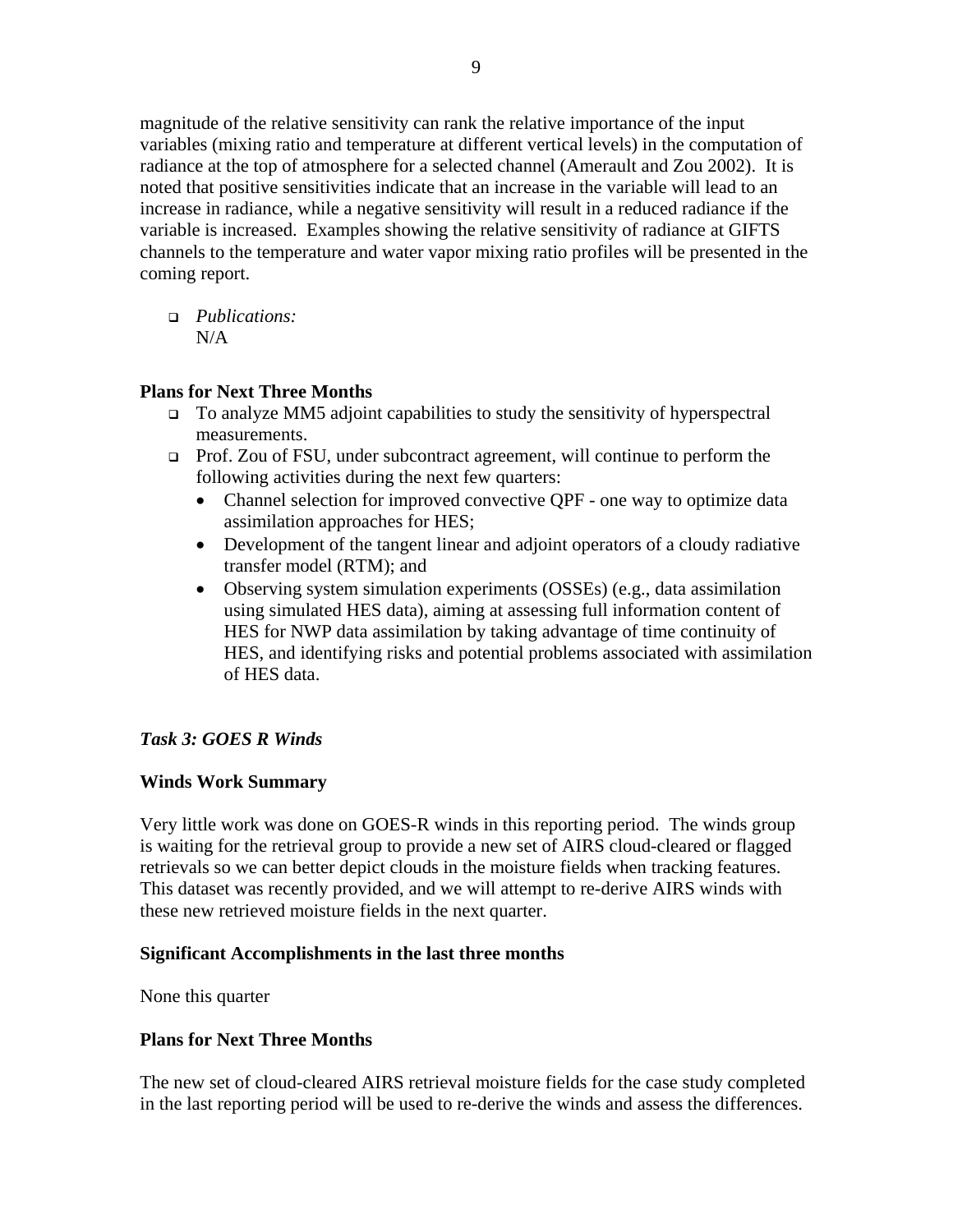## *Task 4: GOES-R Ground System Design and Studies*

#### **Significant Accomplishments in the last three months**

Proposed activities for second quarter of 2005 involved preparation for processing of thermal vacuum testing data from the GIFTS instrument, continuing work on prototype data system components and demonstrations, and developing principles and prototypes for large- scale process metadata for a full-scale GIFTS system.

Work during second quarter focused on continuing the implementation of a prototype data processing pipeline in C++, with focus on computational efficiency and sufficient design flexibility to allow thermal vacuum and instrument simulation data to be processed through a variety of algorithm pipelines for purpose of algorithm validation and instrument characterization.

During this quarter, large scale simulation data generation continued, updating and expanding our capability to create plausible input data sets of sufficient size to demonstrate data processing for a GIFTS or HES-like instrument. The new computing hardware (SGI - Altix) successfully completed a large scale WRF model simulation for the Atlantic - THORPEX Regional Campaign (ATReC). This simulation contains data at two different horizontal resolutions, one part at 2 km resolution and another section of 4 km resolution data. The 4 km resolution dataset contains hourly data from December 5th, 2003 at 12 UTC to December 6th, 2003 at 00 UTC and covers a spatial domain large enough to model an area 4 GIFTS cubes by 4 cubes. The 2 km resolution dataset was produced at 5 minute intervals from 16 UTC to 18 UTC December 5th, 2003 and covers the same spatial footprint as the 4 km dataset. Pipeline stages demonstrating the first stages of processing this data were created based on the existing pipeline code, run through testing, and distributed on the SSEC web site. Figure 8 shows the a recent iteration of the software concept map for the GIFTS information processing system.

In reviewing the results of this and previous design cycles, we concluded that a simplification of the component design principles was needed in order to speed development. Module interfaces were systematically made less complex and more Clike. This factoring of the design made the programming process more efficient while opening the system to automatic generation of tedious data transport code. Standard POSIX practices for inter-process interaction were applied in order to maintain efficiency and flexibility. Stemming from these and other decisions we began developing a toolset to manage data flow among the processing algorithms. This tool will use system metadata definitions to efficiently build connections between individual algorithm modules.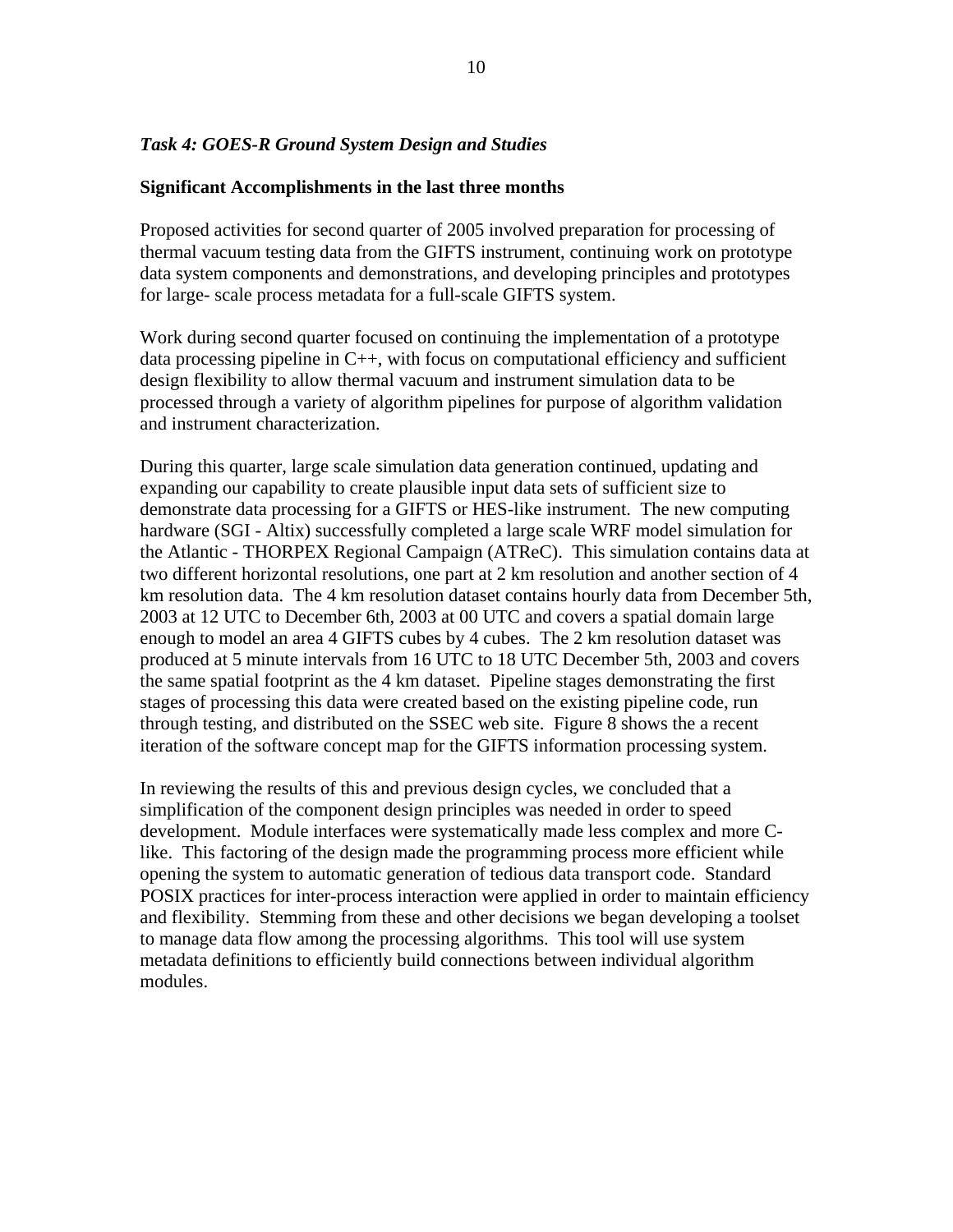

Figure 8. a recent iteration of the software concept map for the GIFTS information processing system.

Researching metadata - which in our case is the generation and management of process and provenance records - began in earnest during the quarter. Two existing metadata standards were identified as being appropriate for long-term use. The W3C Resource Description Framework (RDF) can be used to provide syntax and underlying vocabulary for describing a data system configuration. This can be archived and managed in XML format or captured in a relational database as needed by a given query engine; several query engines for RDF repositories are readily available and are being evaluated in the context of GIFTS metadata management. Also, the Earth Sciences Markup Language (ESML) is being evaluated for describing binary data protocols that are used by data processing software, thus combining the efficiency of binary data formats with the literacy of XML format description.

In the third quarter of 2005, development of the toolset for automatic generation of processing code will continue, along with a final development push for the various algorithms making up a demonstration GIFTS pipeline. An experiment evaluating several approaches to radiometric calibration will be carried out using the code thus generated, and related activities will involve generating the needed test data and tweaking